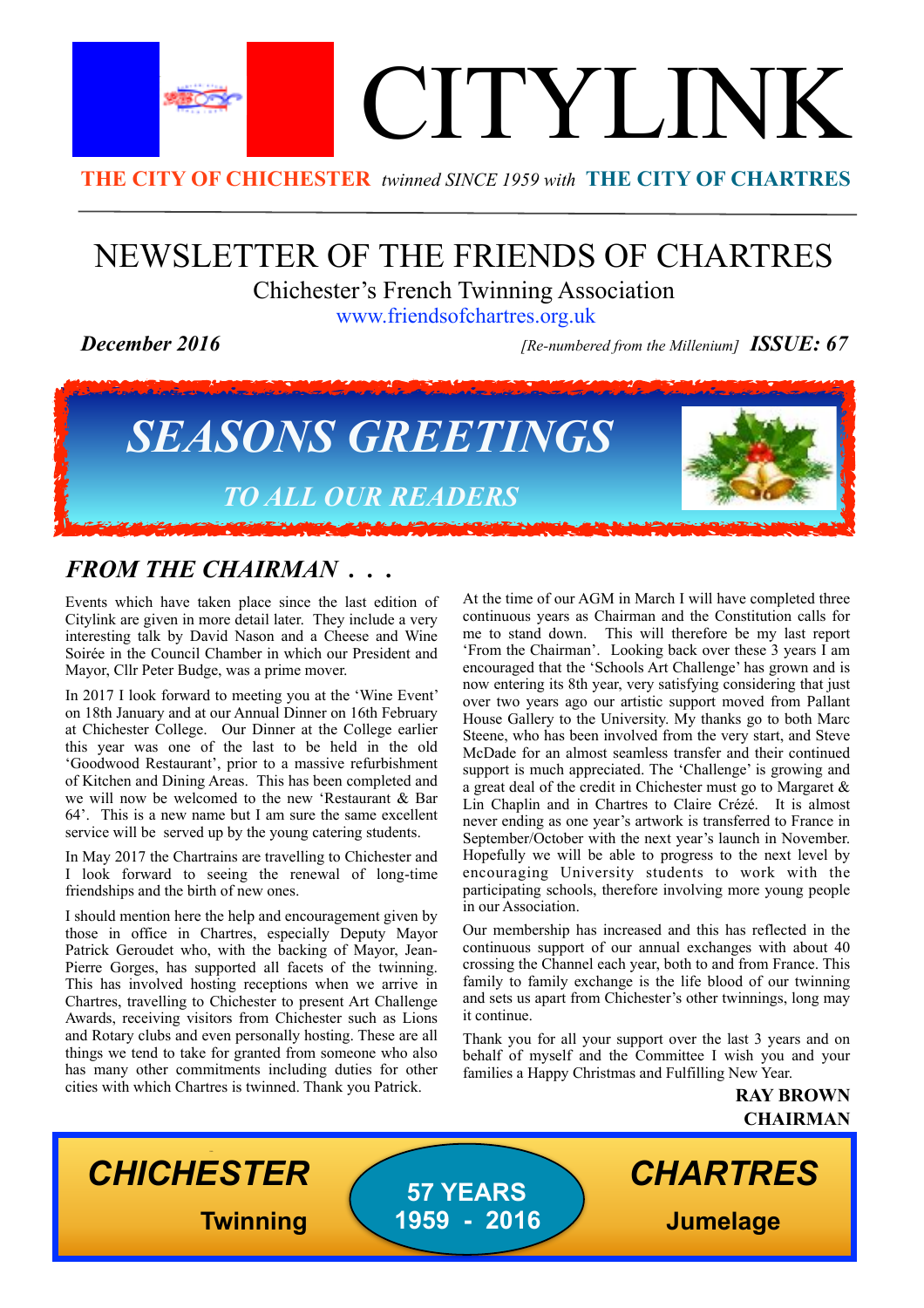# *VISIT TO THE COURTAULD GALLERY Saturday March 25, 2017*



Following last year's enjoyable visit to the Wallace Collection, the Friends of Chartres are organising a visit to the Courtauld Gallery, which houses a fine collection of French Impressionist paintings. The gallery is situated in the magnificent Somerset House buildings.

#### **The visit will include:**

- Entry to the Courtauld Gallery with a guided tour of the Impressionist paintings.
- A one hour guided tour of Somerset House.

The Courtauld Gallery Café provides light meals for a reasonable cost (£10).

Participants can arrange their own transport, but it is likely that a group will travel to London together by train – Southern Railways permitting!

### **Cost of visit: £10.00 pp**

excluding transport and meals

Further information about this visit is available from

# **Jim Payne, - (01243) 372900**

The attached form should be returned to Julia Sander



# **FRIENDS OF CHARTRES**

Chichester's French Twinning Association

#### **Invites you to a Wine Tasting Soirée**  To be held at

 **St George's Parish Centre**  on  **Wednesday 18th January 2017**  at  **7.30pm**



#### PRESIDENT

The Right Worshipful the Mayor of Chichester Councillor Peter Budge

#### OFFICERS & COMMITTEE

| <b>CHAIRMAN</b>                                                         | Ray Brown783776                                                 |  |  |
|-------------------------------------------------------------------------|-----------------------------------------------------------------|--|--|
| <b>VICE-CHAIRMAN</b>                                                    | Julia Sander527435                                              |  |  |
| HON. SECRETARY                                                          | Margaret Brown783776                                            |  |  |
| HON. TREASURER                                                          | John Wilton788833                                               |  |  |
| Martyn Bell 539806<br>Anne-Louise Briggs784346<br>Paul Devonshire641457 | Penelope Johnston771881<br>David Nason573716<br>Jim Payne372900 |  |  |
| Co-opted)                                                               |                                                                 |  |  |
| Rob Campling (Photographer)532910                                       |                                                                 |  |  |
| (Chi Lions)532893 (Chi Cathedral/DEEC)784244                            |                                                                 |  |  |

CITY COUNCIL REPRESENTATIVES (July 2016 to June 2017)

Cllr Clare Apel….783738 Cllr Anne Scicluna…..789065

# *EXCHANGE FROM CHARTRES TO CHICHESTER*

#### **Friday 28th April to Tuesday 2nd May 2017**

Enclosed with this copy of Citylink you will find a form to complete if you wish to take part in the exchange as hosts when our friends from Chartres visit Chichester in 2017.

We are sure that those of you who have been involved before will be looking forward to receiving your friends again. We warmly welcome new participants. If you have not taken part before, you will find it is an excellent way of finding out more about life in France and making new and often life-long friends.

If you wish to take part, please complete and return the form to

**Julia Sander (Exchange Organiser)**  19 Jubilee Road, Chichester, PO19 7XB

#### **by January 31st 2017**

If you have any queries about the exchange please call Julia on **(01243) 527435** 

or email: **julia@sander.plus.com** 

A relaxed social evening where Members of the Association will present their favourite French wines for you to try. Show off your knowledge of wines and engage in some friendly banter

If you have a favourite wine you'd like to bring along, give Julia Sander a call on 01243 527435. If you just want to come along and taste, you'll be very welcome.

As this is an in-house event, entry will be by **donation. Suggested minimum donation: £5.00 per head** to cover refreshments and overheads. If you wish to attend, please inform Julia Sander *by Monday January 9*  by email at **julia@sander.plus.com** or by phone: **01243 527435**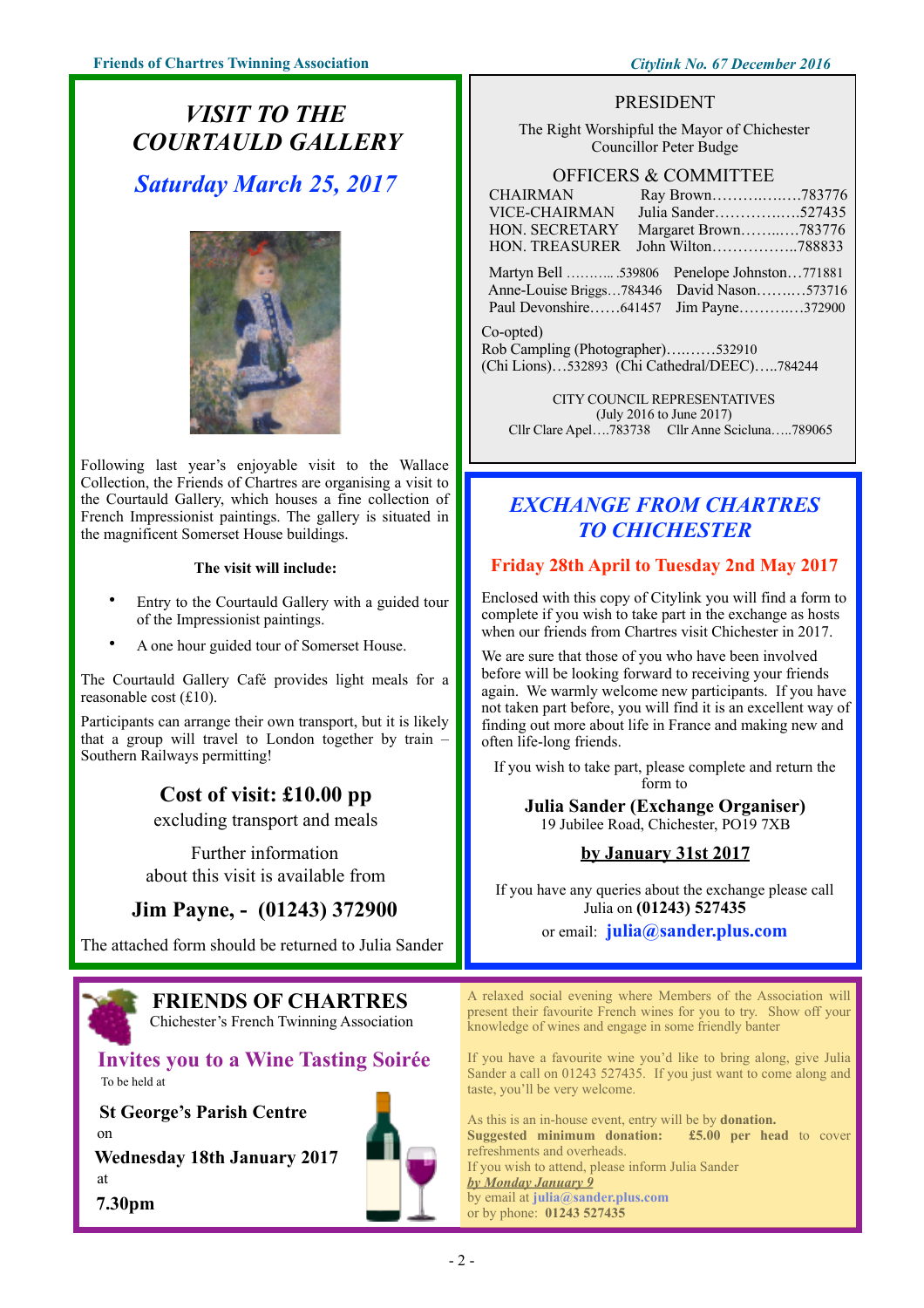# *RESTAURANT & BAR 64*

**ANNUAL DINNER** will be held in the new

*Chichester College, Westgate Fields*

# *Thursday 16th February 2017*

*6.15 pm - Sherry Reception for 6.45pm - Dinner* 

*£21.00 pp Members : £23.00 pp Non-members*

**with a choice of 3 dishes for each of the 3 courses** 

#### *(Guests and non-members are welcome to join in)*

**Please complete the return slip on the flyer**  indicating your choice of dishes for each course **and return to:** 

**Ray Brown** *(Organiser)*  'Rock Cottage', 121 Bognor Rd, Chichester, PO19 7TH

#### *by Friday 27th January 2017*

together with your cheque made payable to 'The Friends of Chartres' (and enclose SAE if you require a receipt]

**IF YOU HAVE ANY SPECIAL DIETARY NEEDS**  (ie allergies etc) then please speak with Ray on

**Chichester - (01243) 783776** 

# Annual Membership Renewals

Subscription renewals are due on 1st January 2017 (Renewal Slip is enclosed)

Please complete and return this to our Membership Secretary together with your cheque payable to 'Friends of Chartres'

£20.00 corporate

 $£10.00$  single  $£15.00$  joint/family

Membership Enquiries & for further information contact

Mr Ray Brown - (01243) 783776

#### *FRIENDS OF CHARTRES Programme of Events*

*2017*

| January18th<br>(Wednesday)                                                                                                                                                      | <b>IN-HOUSE WINE TASTING</b><br>7.30pm - St George's Parish Centre<br>(See Julia's advert p.2 for more details)            |  |
|---------------------------------------------------------------------------------------------------------------------------------------------------------------------------------|----------------------------------------------------------------------------------------------------------------------------|--|
| (Thursday)                                                                                                                                                                      | February16th ANNUAL DINNER<br>6.15 for 6.45pm - Chichester College<br>(See left hand column & return form)                 |  |
| March 9th<br>(Thursday)                                                                                                                                                         | <b>ANNUAL GENERAL MEETING</b><br>7.00pm - St George's Parish Centre.<br>(See more information below)                       |  |
| March 25 <sup>th</sup><br>(Saturday)                                                                                                                                            | <b>VISIT TO COURTAULD GALLERY</b><br>(See page 2 and return form)                                                          |  |
| April 28th - May 2nd 'THE ANNUAL EXCHANGE'<br>(Fri - Tues) A separate programme is being organised<br><b>THE FRENCH COME TO CHICHESTER</b><br>(See p.2 and Julia's return form) |                                                                                                                            |  |
| June 16th<br>(Friday)                                                                                                                                                           | 'SCHOOLS ART CHALLENGE'<br><b>PRIVATE VIEW</b><br>6.00-8.00pm 'art~One' Gallery,<br>University of Chichester, College Lane |  |
| <b>June 17th</b><br><b>AWARDS CEREMONY</b> (for Schools)<br>(Saturday) 11.00am University Chapel,                                                                               |                                                                                                                            |  |
| The Committee is in the process of organising the<br>following events (dates and venues are to be confirmed)                                                                    |                                                                                                                            |  |
| July (date tba) Picnic / BBO                                                                                                                                                    |                                                                                                                            |  |
| September (tba) Cookery Evening                                                                                                                                                 |                                                                                                                            |  |
| October $12^{th}$<br><b>Illustrated Talk</b>                                                                                                                                    |                                                                                                                            |  |
|                                                                                                                                                                                 | November 23rd Festive Soiree                                                                                               |  |
|                                                                                                                                                                                 |                                                                                                                            |  |
|                                                                                                                                                                                 | The Committee of Friends of Chartres<br>invites you to attend the                                                          |  |
|                                                                                                                                                                                 | <b>ANNUAL GENERAL MEETING</b>                                                                                              |  |
|                                                                                                                                                                                 | to be held in<br>St George's Parish Centre, Cleveland Road, Whyke<br>on                                                    |  |
|                                                                                                                                                                                 | <b>Thursday 9th March 2017</b>                                                                                             |  |

commencing at 7.00pm *(Gentle reminder that only paid up members are able to vote) ============================================*

Following the business meeting refreshments will be served 'bistro-style' to enable group discussions to explore

*'Future events for the Friends of Chartres'*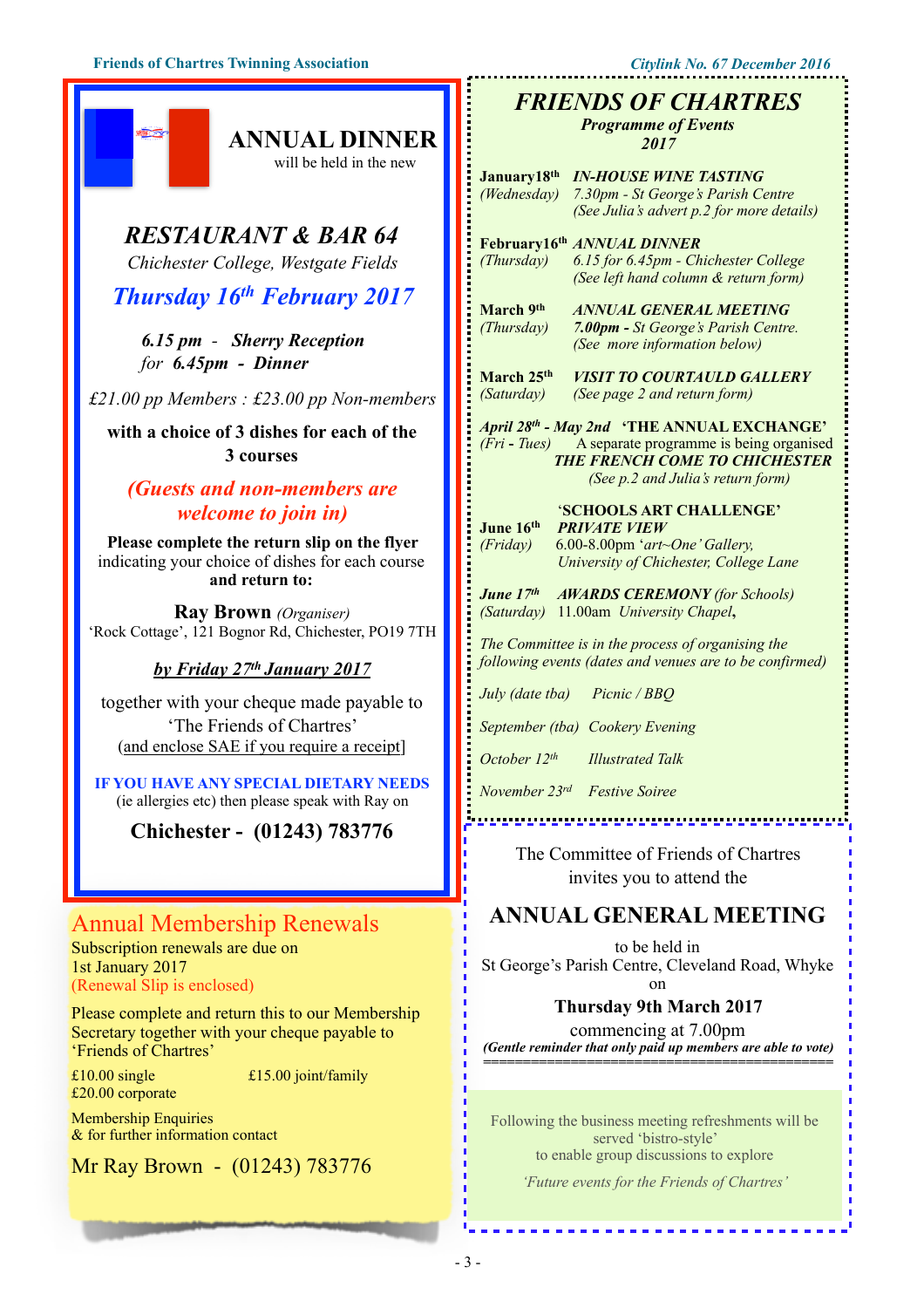# *FISHBOURNE TWINNING'S DARTS 'CHALLENGE'*



*Chi's Teams: 'Sussex Slingers' - Margaret, John, Cherry & Ray ; and 'Chichester Stars' - Julia, Diana, Jan & Jim*

On Friday 23rd September we were invited to the Woolpack Inn to a darts match organised by the Fishbourne '*Winners*' We, the 'Friends of Chartres' were represented by two teams. John and I were teamed with Margaret and Ray Brown and chose the name 'Sussex Slingers' (which was very appropriate in my case). Our other team, comprising Julia & Jan Sander and Jim & Diana Payne, decided on the name 'Chichester Stars'! There were eight teams altogether, some with very odd names. We were then split into 2 groups - each group with a separate dartboard.

We played against the "Woollies", the "Apple Pickers" and the "Darters" at *301*! The 'Chichester Stars' played the remaining 3 teams on the other dart board. The winning team from each group then played each other for the Trophy. The 'Chichester Stars' lived up to their name by winning their group! But sadly lost the final game against the "Dream Team".

What about the 'Sussex Slingers' I hear your cry ! Well, we came bottom of our group and played off against the bottom team of the other group - with one dart nearest the Bullseye! We were, however, consistent in losing the play off too - but we didn't come away empty-handed having won the coveted wooden spoon!

# INNER WHEEL QUIZ

Once again the Friends of Chartres entered a team (Anne-Louise Briggs, David Nason, Jan Sander and myself) in this year's Inner Wheel Quiz. We performed well on literature, history and geography and at one point in the evening were in first place. It all came to nothing in the end, however, when we were floored by popular music questions in the music section. Had it been classical music, the result might have been different. At the end of the evening, we had to settle for second place, some way behind the winning team, 'The Clangers'.

This was the tenth quiz organised by Sue and Eddie Saunders, and sadly they announced their forthcoming 'retirement as quiz masters. We congratulate them on organising this enjoyable event over such a long period of time. We will miss their efficient and good-humoured organisation. The mouth-watering puddings prepared by the ladies of the Inner Wheel will also be much missed.

**JULIA SANDER**



We were supplied with massive bowls of curly chips, sausage rolls and garlic bread. (just to keep our strength up you understand).

John almost won the highest score with 3 darts, with a score of 90, but was beaten at the last minute by another John with a score of 116.

> What a great evening we had, I think we laughed all night. Thank you *'Friends of Langrune sur Mer*' for inviting us and we look forward to whatever comes next !

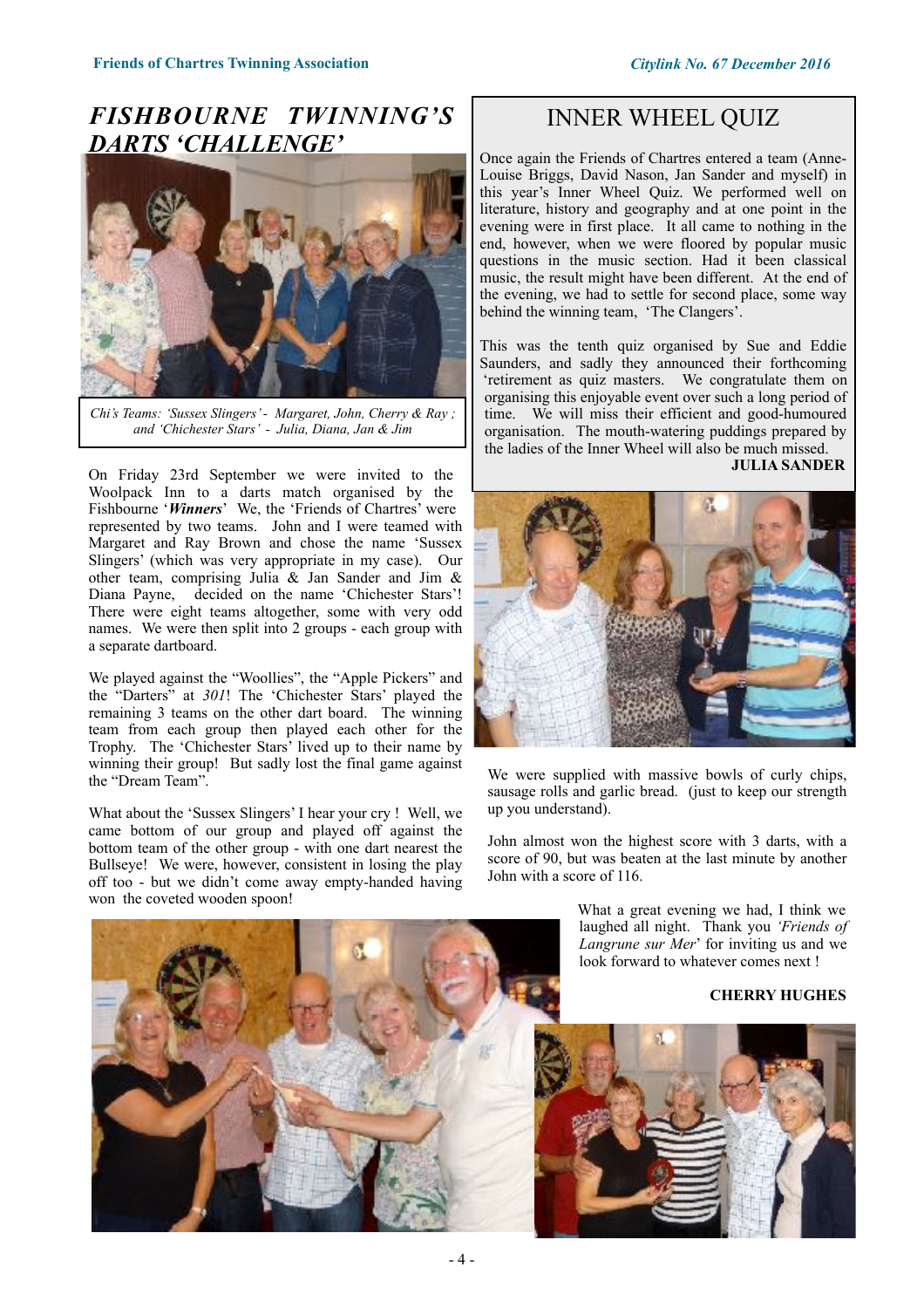

# *"19th CENTURY OPERA IN PARIS"*

Held in the Mitre Theatre at the University of Chichester on 11th October, Canon David Nason transported us back to 19th century Paris. His illustrated lecture explained how, with Napoleon III 's influence the Opera House came into being (1861 to 1875). Originally called the Salle des Capucines, because of its location, it soon became known as the Palais Garnier, recognising its opulence and its architect, Charles Garnier. David then spoke about the history of French Opera including the development of new genres and composers of the time.



#### Following a session of questions and answers

the evening concluded with a variety of musical excerpts put together by David - and accompanied by a glass of wine. Attendance figures were rather low, however, those who did attend have said how much they had enjoyed the evening - and praised David's presentation.

As can be seen in the photo above right, our Chairman, Ray, presented David with a special 'Thank You' gift. (*MAB*)



With special permission from the Mayor and the City Council, this year we were allowed to hold this event in the Council Chamber. which is a very significant venue for our Twinning Association. It was in this room on 28th February 1959 that the (then) Mayors of Chichester and Chartres signed the 'Deed of Jumelage' thus drawing together our two communities. Two further re-affirmation documents (signed 29th April 1990 & 6th June 2009) also included the signatures of both Twinning Associations' Chairmen and all are displayed in the ground floor corridor of the Council House.

> \*Other 'French Connections' in the City's long history include the first 'recorded' Mayor being Emery de Rouen in1239.

\*Mayor 1763 & 1772, Charles Duke of Richmond (a descendent of Charles II and his French mistress, Louise de Kérouaille) was also Duc d'Aubigny - and the current Duke still holds this French title.

\*A bust of Lord Nelson, carved in timber from HMS Victory, sits in a niche on the west wall.

Members and guests enjoyed a good selection of French cheeses and wine whilst soaking up the atmosphere of this prestigious Chamber within such an historic building. As a very special treat the Mayor invited those present to view the Mayor's Parlour if they wished to and he then acted as a 'Tour Guide' to accompany these groups to his 'inner sanctum'.

The Chairman thanked Anne-Louise for organising the evening's food and refreshments and also Julia and Jan for helping her with this task. He also thanked the Mayor, Peter Budge, for his continued support throughout his term of office - which is now in its second continuous year. (*MAB*)





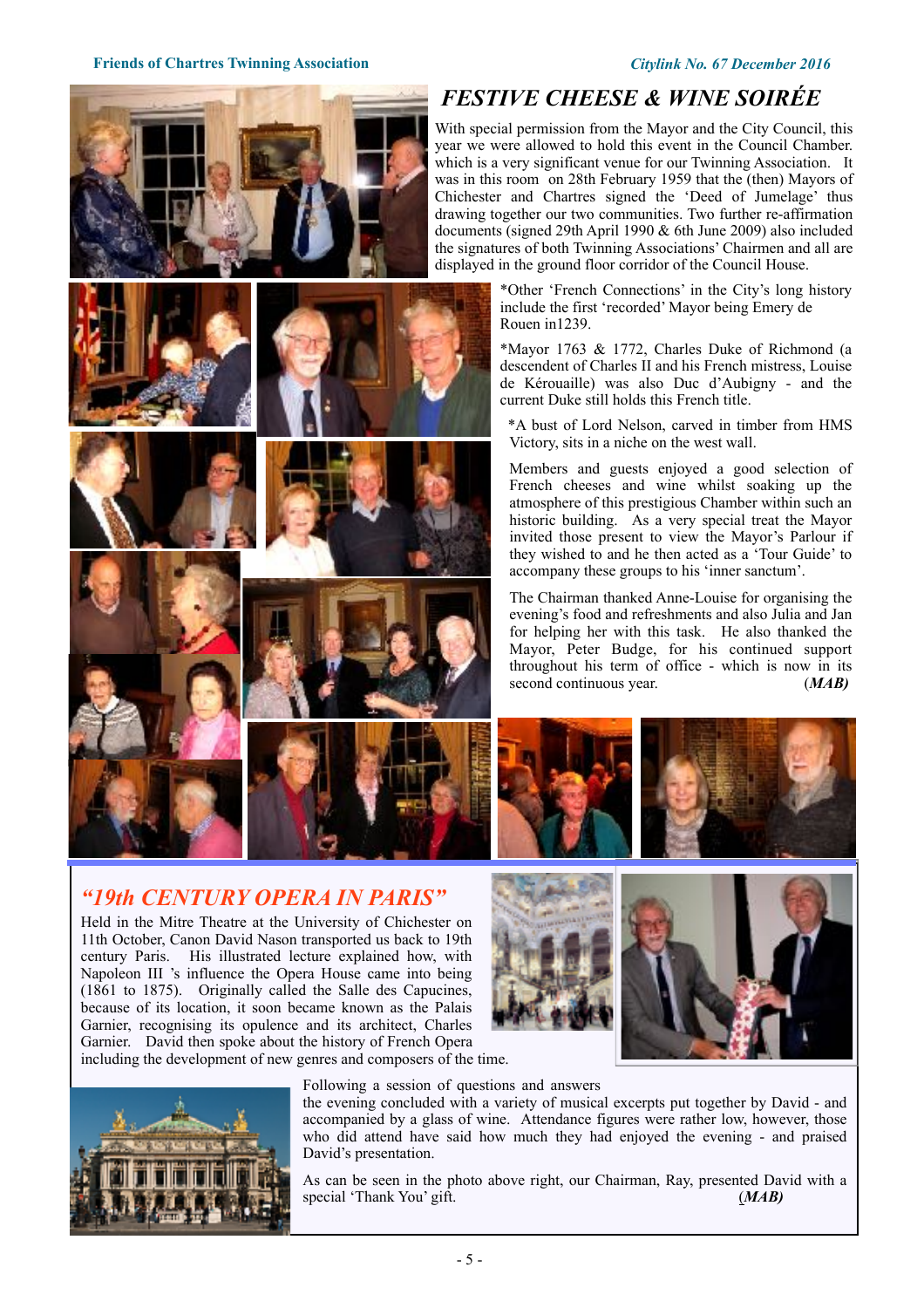# *SCHOOLS ART EXHIBITION - TRANSPORTED TO CHARTRES*

*The new Mairie starts to take shape* : *Maison du Saumon - (Tourist Info centre) : Vice-Chair, Jean-Claude & Ray*





As can be seen above, Chartres' new Mairie is progressing well and it is anticipated that next year's exhibition will be hung there, whilst this year's will go on display at the Tourist Information Centre 'Maison du Saumon' in the centre of Chartres for viewing by the general public after being hung in both participating French schools.

Ray drove the Chichester Lions van, as usual, but with the addition of Lions Vince and Brenda Foote who came to help us. Although Patrick Geroudet was fully occupied with a delegation from Sakurai, Ray and I were able to stay at his home and we were all invited to the opening of the Exhibition 'Autor du Kimono' in the Collegiale Saint André. Here we met many of our twinning friends including Jean-Claude Grouteau, Vice-Chairman of their Chichester twinning. This prestigious event had been organised by Claire Crézé and the twinning association as part of a year of events entitled '2016 Année Japon' which celebrated their twinning with Sakurai.

Chartres' Mayor, Jean-Pierre Gorges, had recently announced that he would stand in the forthcoming Presidential elections and had published a book *'LA FRANCE C'EST VOUS!'* Having purchased a copy earlier in the day I was delighted that he signed this copy for us. In addition to Sakurai's Mayor we met the Premier Secretaire, Ambassador du Japon en France, Tsuyoshi Taki, who had travelled down from Paris. The Ambassador's 'English' was impeccable (so there were no language problems) as together we admired the work by Artist Christine Vandecasteele. Her book *'Histoire de Kimonos'* which records her research into this subject was also available and before leaving to meet up with the Provôts (our French twinning 'family') we were really pleased to be included in the group photo - shown on the left.

*MAB* 

#### *CHICHESTER RONIN JUDO CLUB - CHAMPIONSHIPS 2016 FRIENDS OF CHARTRES/COLIN TUPPER AWARD*

Held in the New Park Centre Dojo on Friday 18th November our Chairman, Ray Brown, presented this prestigious award to EMOGEN SPRECKLEY - with the following citation prepared by the Judo Coaches:



*"Emogen has been a member of Chichester Ronin Judo Club for many years with her brother, Nathaniel. However, for the past two years her commitment and enthusiasm seem to have reached another level. This change started last year – when we awarded her most improved girl – and this year she has gone on to compete in local competitions, qualified for the Sussex Squad and competed on behalf of the county. She regularly trains with the Sussex Squad and* 



*is always keen to bring their ideas back into the club and demonstrate them to the classes. She has also gained a new enthusiasm for the technical side of Judo and has steadily climbed through the grades. She also picks probably the largest person on the mat to practise with most of the time and when we grade her she seems able to throw the most unlikely of opponents, be they short, tall, heavy or light. The only person she struggles to throw is her brother! She is a great ambassador for the club and, we hope, an inspiration to the younger members."*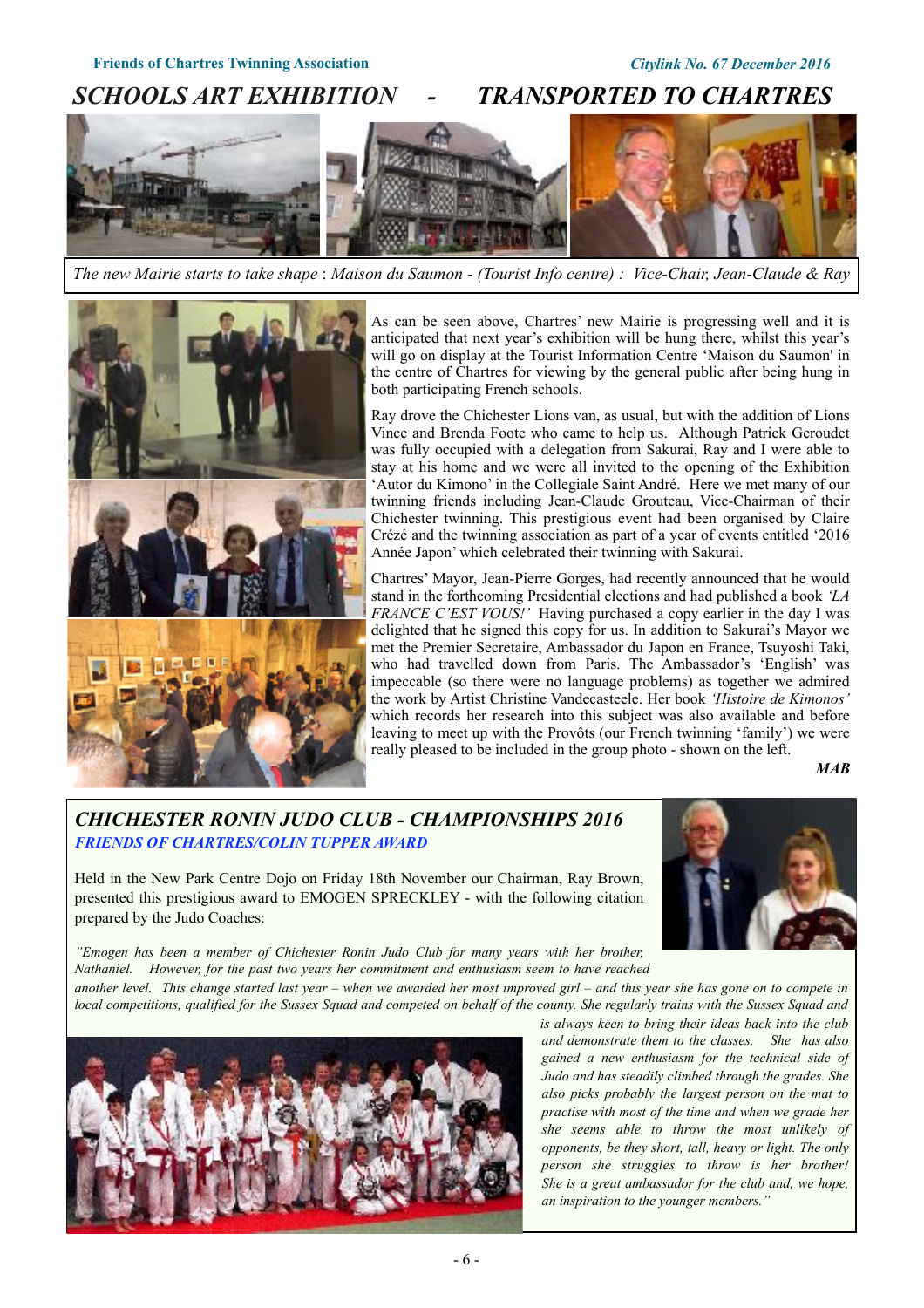*'SCHOOLS ART CHALLENGE 2017' - 'Launched' on 3rd November Working with the University of Chichester - Fine Art Department 'A Tale of Twinned Cities'***:** *Chapter 7: 'Interwoven'*













In the Foyer of the University's Art Department a packed audience of teachers and other guests had gathered for the launch of the new 'Art Challenge'. Our Chairman,Ray Brown, opened the evening by welcoming all in attendance including the Mayor, Peter Budge, and the Deputy Mayor, Peter Evans. Thanks were extended to our sponsors and grant providers and he gave an 'update' on the progress of last year's artworks, which had successfully been transported to Chartres.

He explained that Marc Steene, Executive Director at Pallant House Gallery, continued to support the project by agreeing to be on the Judging Panel and had hoped to be able to attend the launch. Ray also thanked Friends of Chartres member and former Headteacher, Lin Chaplin, for her continued input and then introduced Steve McDade, Head of the Fine Arts Department at the University.

Steve began his presentation with an explanation of how the title 'Interwoven' had been chosen for this year's 'Exhibition' and how this could be interpreted, through a variety of techniques and materials, to encompass the essence of 'Twinning'. Another consideration was the cost of materials, therefore re-cycling was to be encouraged and examples of such works, prepared by the Department's students and staff, were displayed within the Foyer.

These artworks were based on the work of modern textile artist Michael Brennand-Wood, who had been chosen as the source of reference as he is internationally regarded as one of the most innovative and inspiring artists working in textiles. It was interesting to learn that a lot of the work displayed in the Foyer contained re-used balloons - which had been deflated and 'recycled' from a previous installation. Continuing his illustrated presentation and by accessing Michael's website, Steve was able to show examples of Michael's work within the areas of textile practice, embroidery, pattern, lace and floral imagery.

Within the question and answer session it was explained that whilst no specific sizes had been given teachers should remember to consider the size of the Lions van in transporting the Exhibition across to Chartres. Steve also confirmed that, if requested, his students would be able go into schools during the 2nd Semester.

Ray concluded the evening by thanking Steve, his staff and students for their inputs in preparing for the evening's Launch, which also involved making a video recording of the evening, and also the 15 schools which had shown their intention to take part - eleven of which were able to attend the Launch. Rob Campling had been taking photos of the evening and these, together with a copy of Steve's presentation and the video, would be sent to France.

#### **MARGARET BROWN**